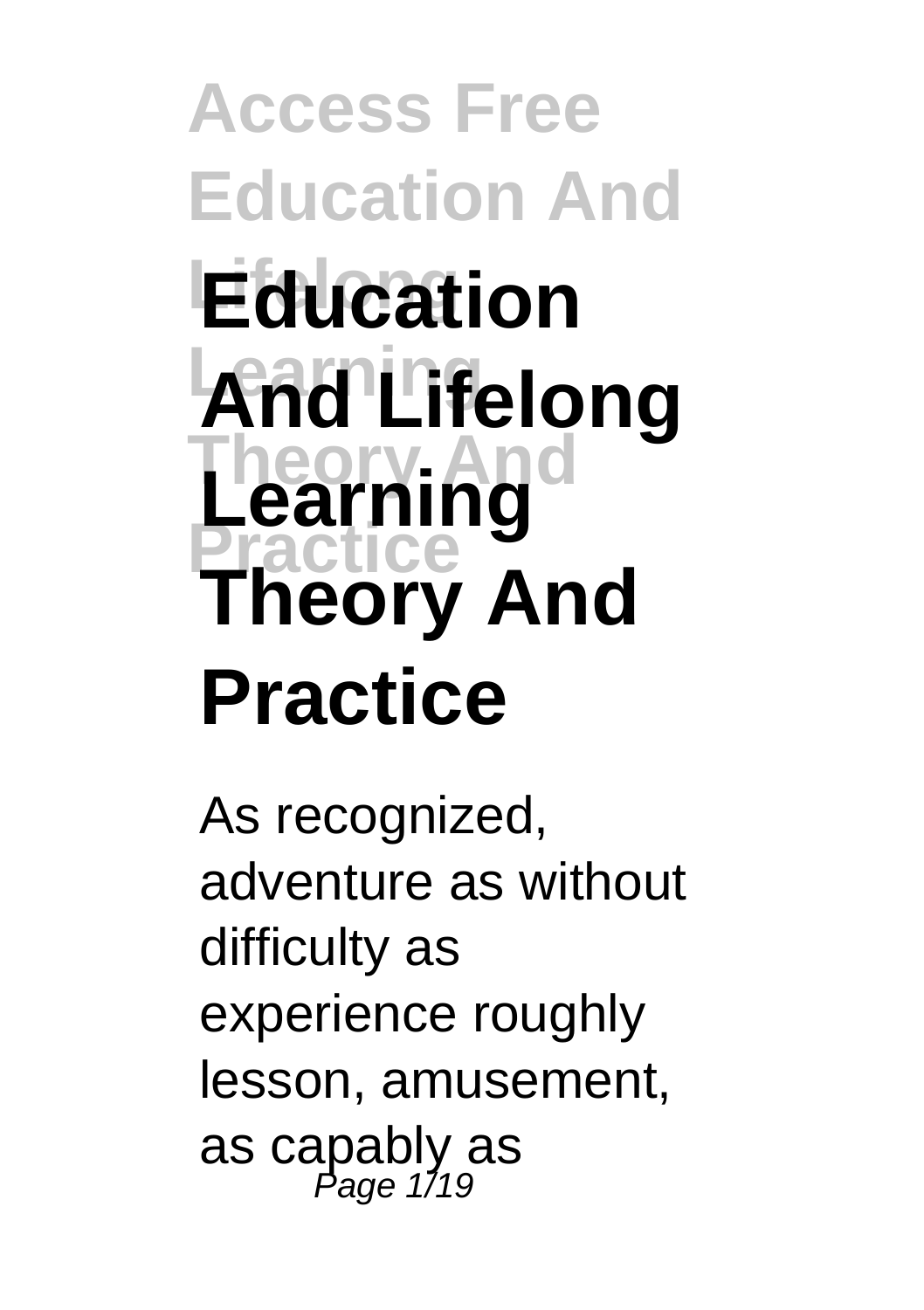harmony can be gotten by just<br>shaeling **Theory And education and lifelong learning** checking out a ebook **theory and practice** next it is not directly done, you could take on even more roughly this life, around the world.

We give you this proper as with ease Page 2/19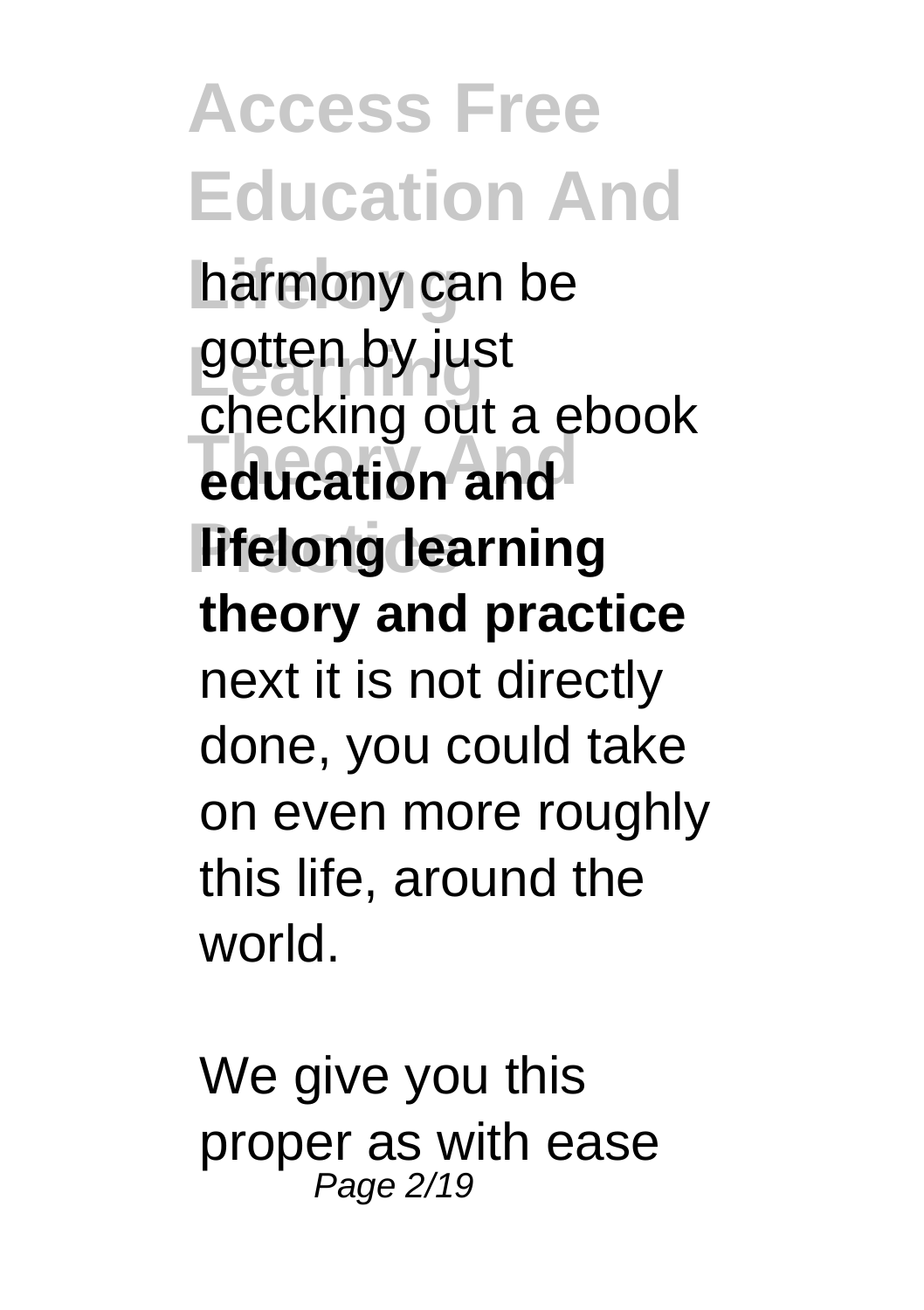as easy habit to acquire those all. We **Theory And** lifelong learning theory and practice give education and and numerous book collections from fictions to scientific research in any way. along with them is this education and lifelong learning theory and practice that can be your partner. Page 3/19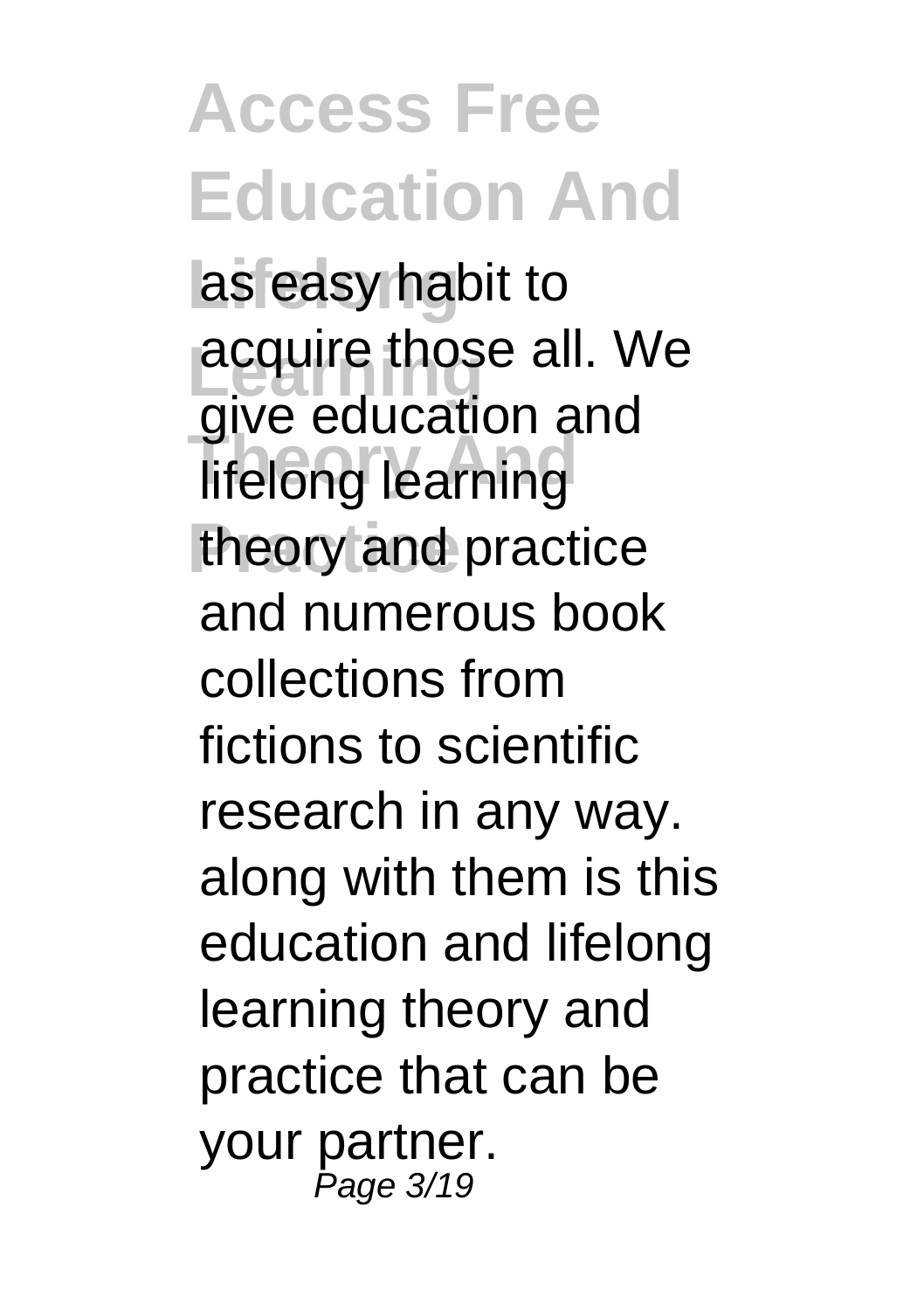**Access Free Education And Lifelong Learning** Education And

**Lifelong Learning Theory** Ce

Participation in adult learning requires multilevel support – important is the role of the individual, the workplace as well as the country-specific institutions On 28 January 2022, Eve-Page 4/19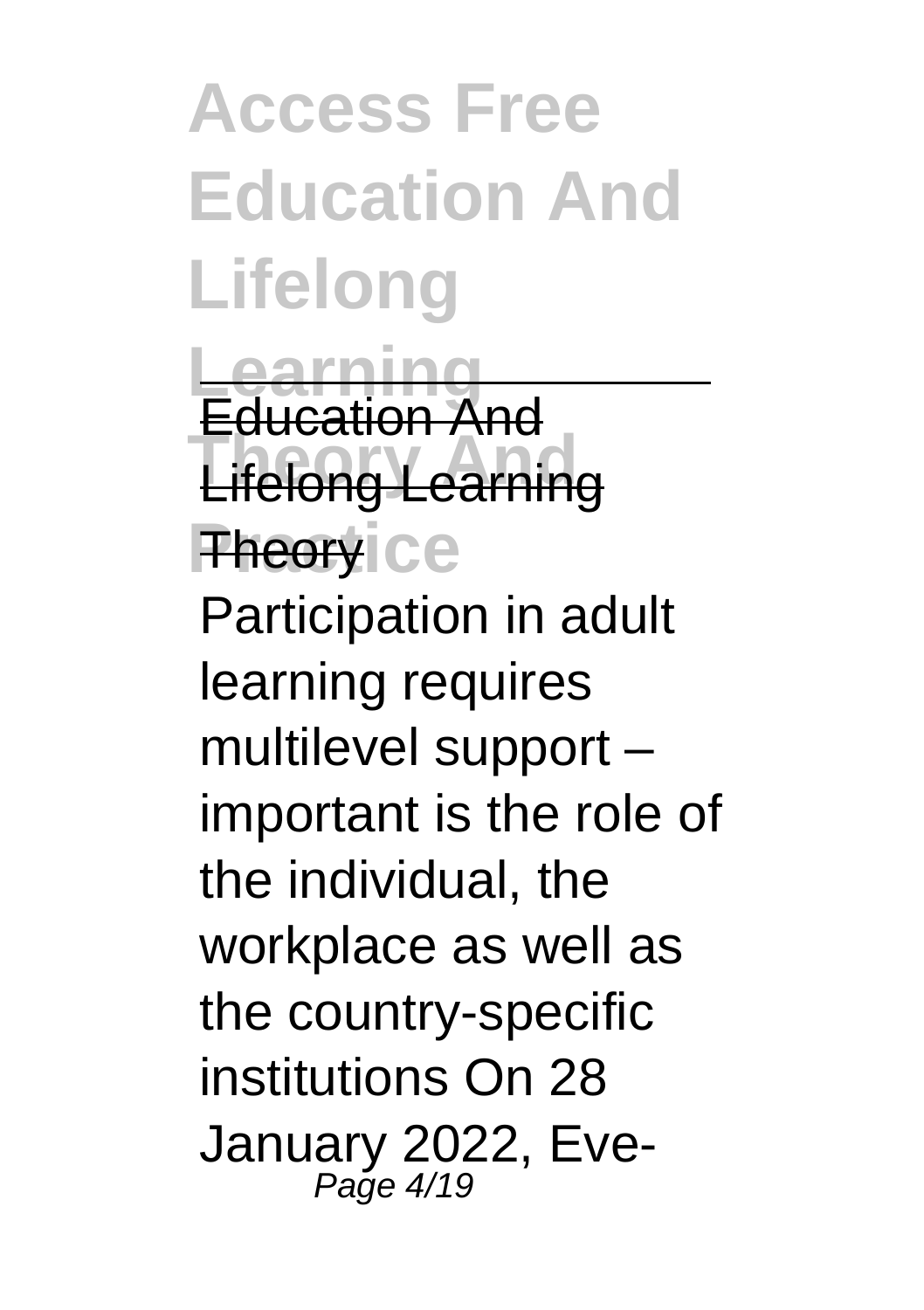**Access Free Education And Lifelong** Liis Roosmaa ...

**Learning** Participation in adult **Theory Andrew Andrew Andrew Andrew Andrew Andrew Andrew Andrew Andrew Andrew Andrew Andrew Andrew Andrew Andrew Practice** multilevel support Clearly, levelling up is a national not a regional problem – and a national road map is required that opens up routes to opportunity wherever they are needed. According to Page 5/19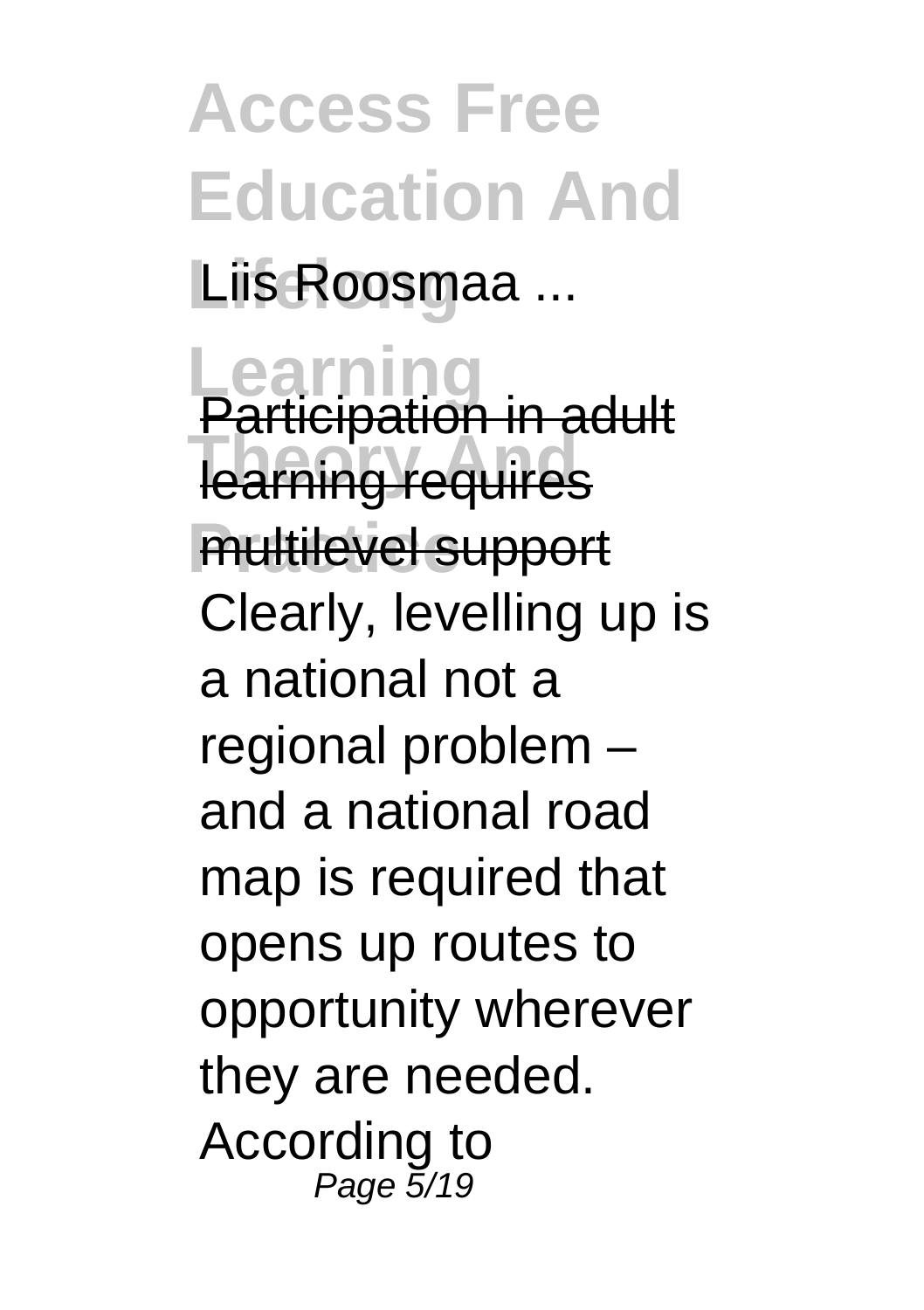**Access Free Education And** management theory, **Learning** 

**There are many** possible roads to levelling up – It's time we start building them The Covid-19 pandemic added a lot to our professional plates. Too much. As if concerns surrounding routines in flux and dizzying Page 6/19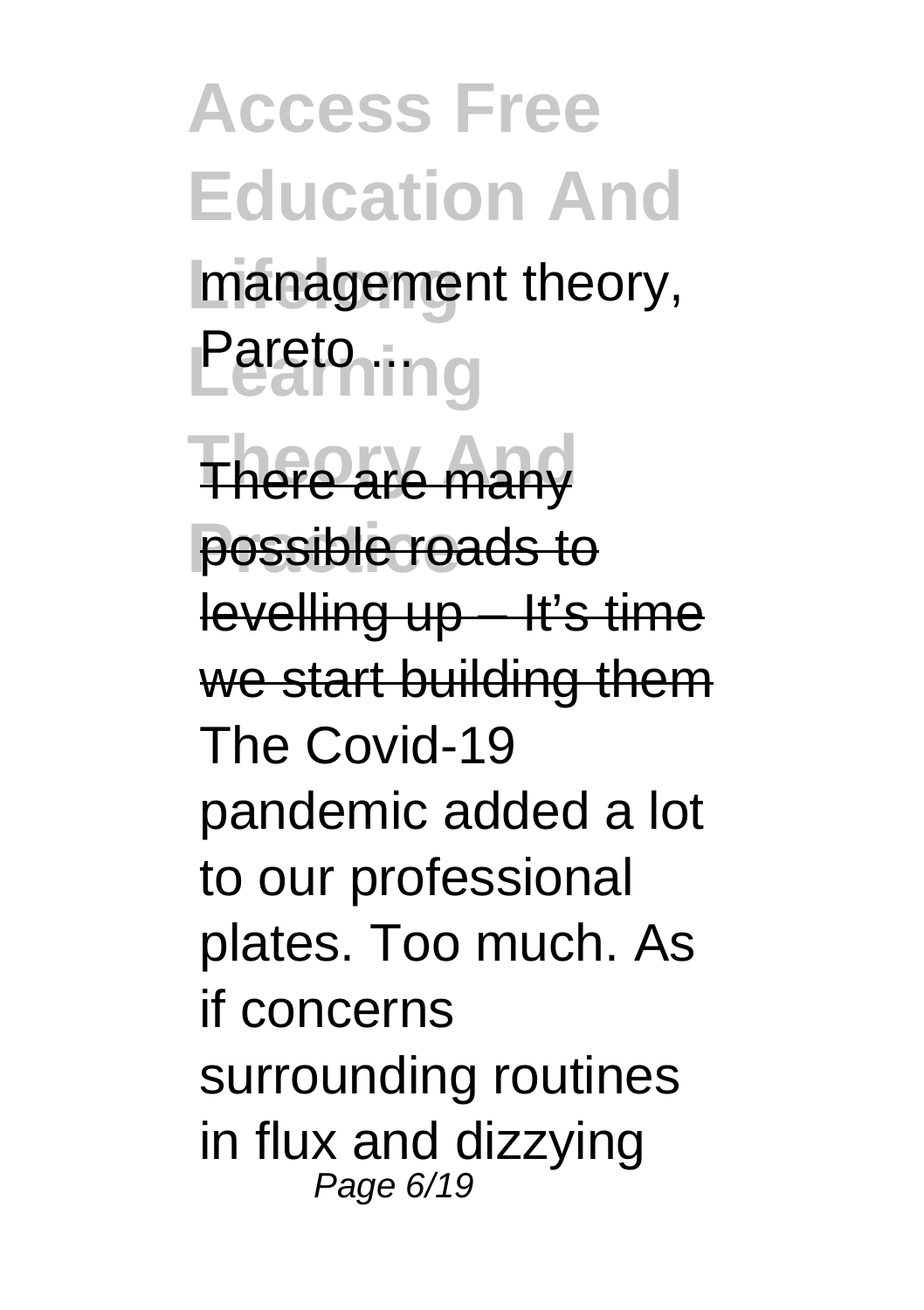policy pivots weren't enough, the Great **Theory Andre**<br>**businesses** ... **Practice** Resignation turned

Crush The New Normal: Another Way To Beat Pandemic **Burnout** The purpose of education is to develop students' minds and character, to foster a lifelong Page 7/19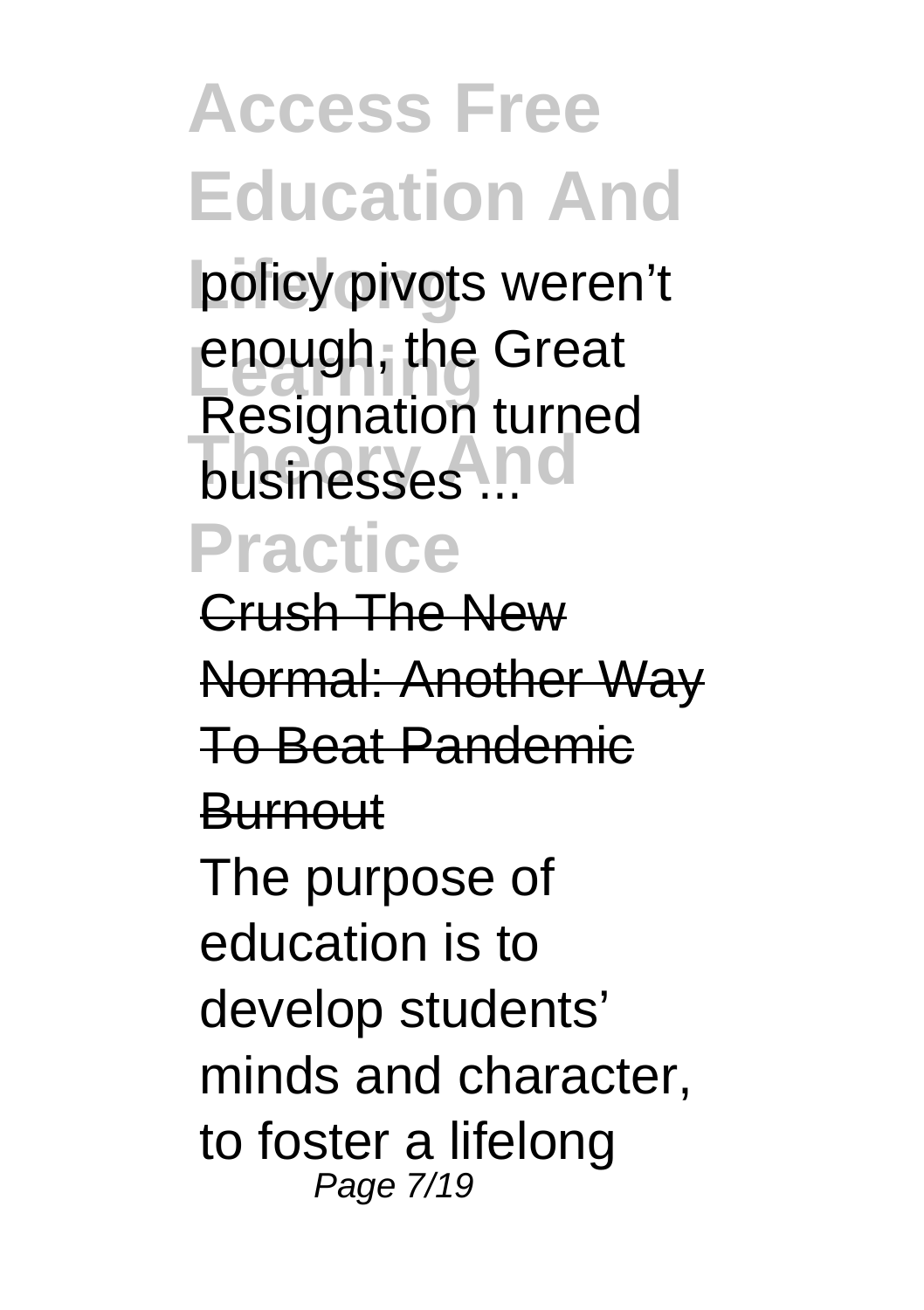love of learning, and to equip them with the to live meaningful **Fives. Ultimately** ... knowledge and skills

Opinion: MS families must be stakeholders to improve education The faculty of lifelong learning at IT Carlow is to partner with the north-east region of family resource Page 8/19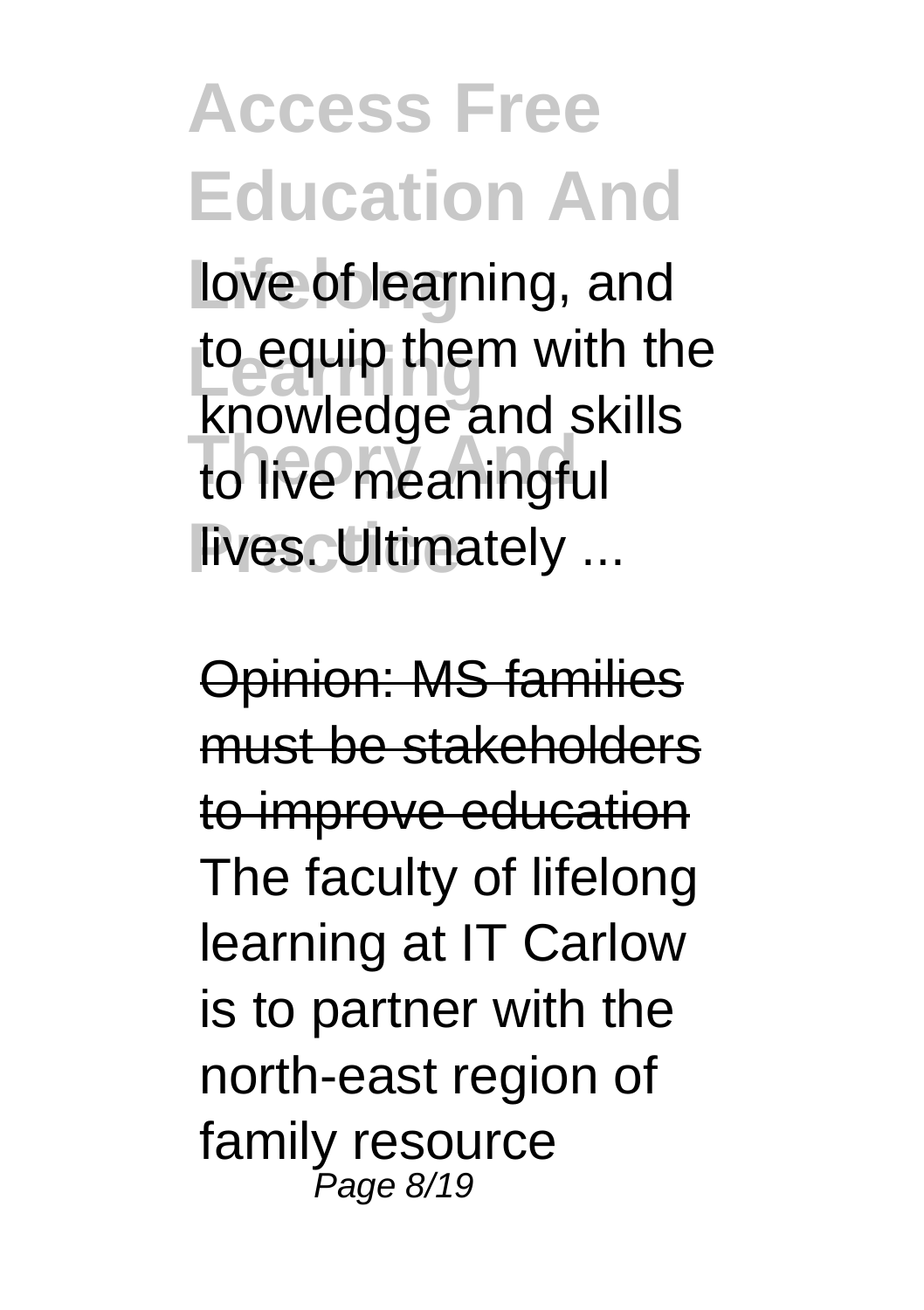centres in Ireland to deliver its renowned **Theory And** certificate in Family Support ... postgraduate

IT Carlow partner with family resource centres for new certificate In Volume 12, ReportOUT looks at a disrupted education landscape where a Page 9/19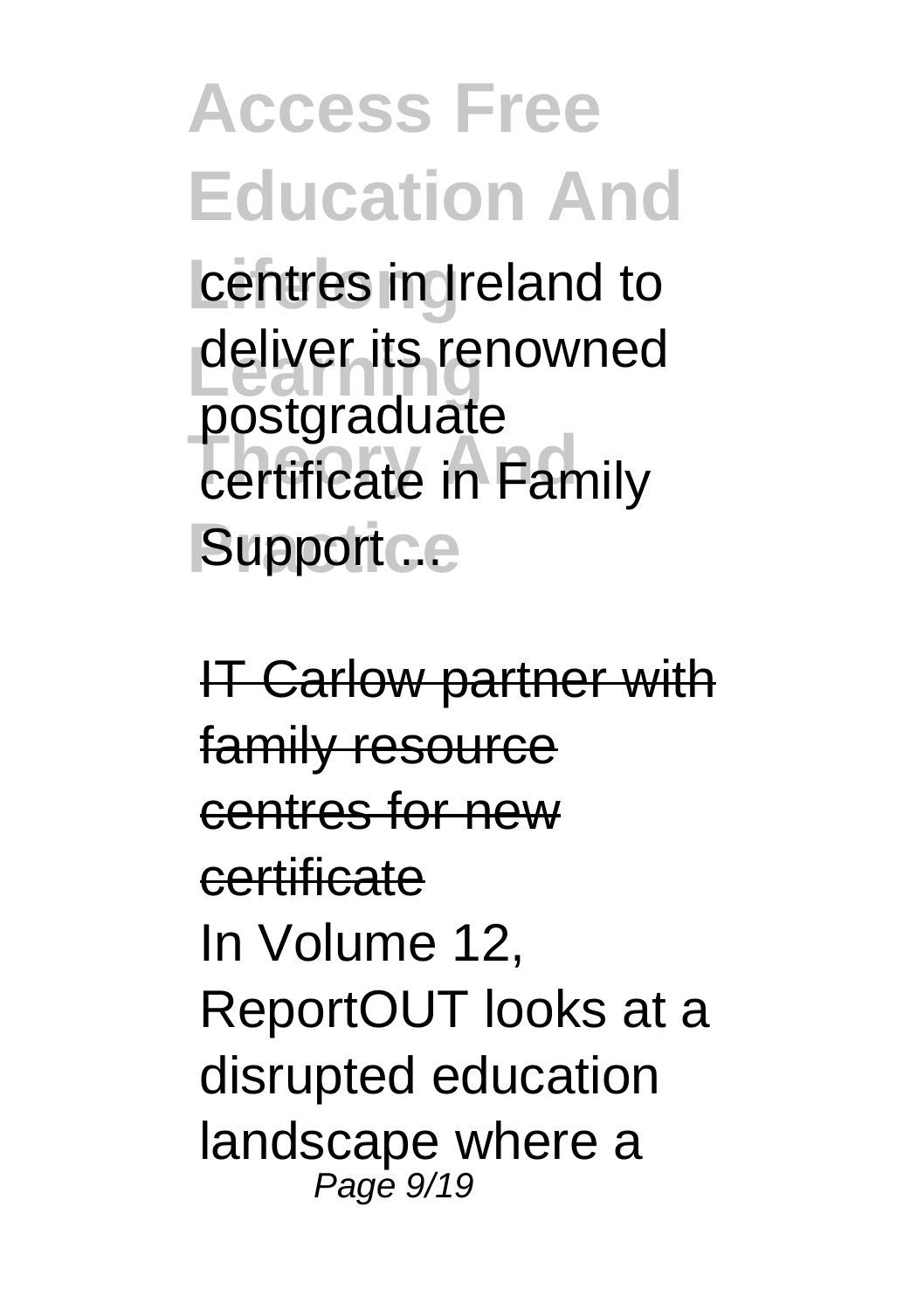**Access Free Education And** world increasingly defined by **compactivity Informal learning and** personal learning ... connectivity means the "Weak Tie Theory" is the ...

New Edition Highlights Importance of Personal and Informal Learning Networks to Professional Growth Page 10/19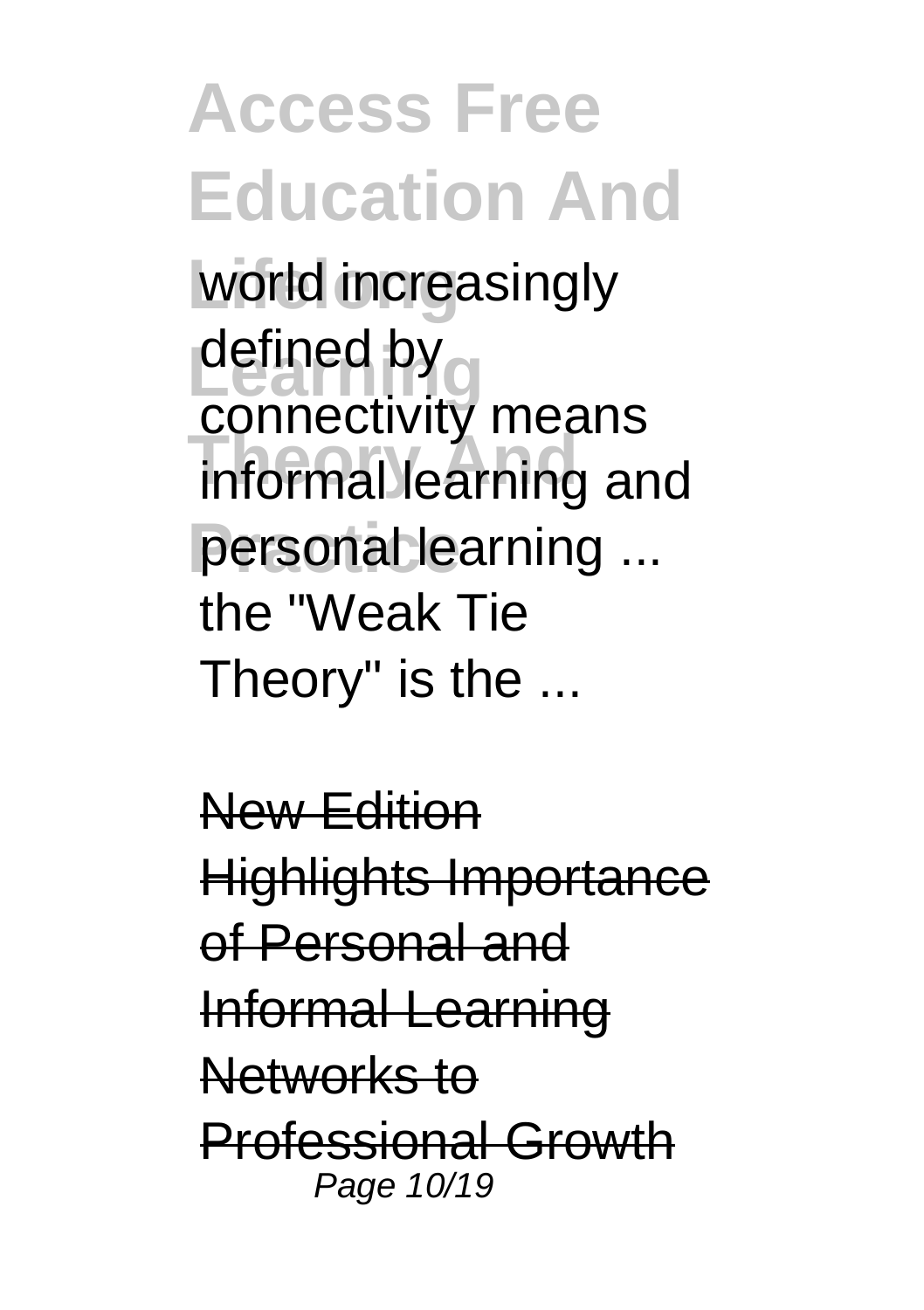Even after the current wave of the pandemic **Theory Andrew Andre**<br> **Thigh-quality, virtual** learning is predicted subsides, demand for to increase. Nearly half (44%) of education ... learning is lifelong, deeply personal ...

Pandemic or Not, the Future of Learning is **Hybrid** Page 11/19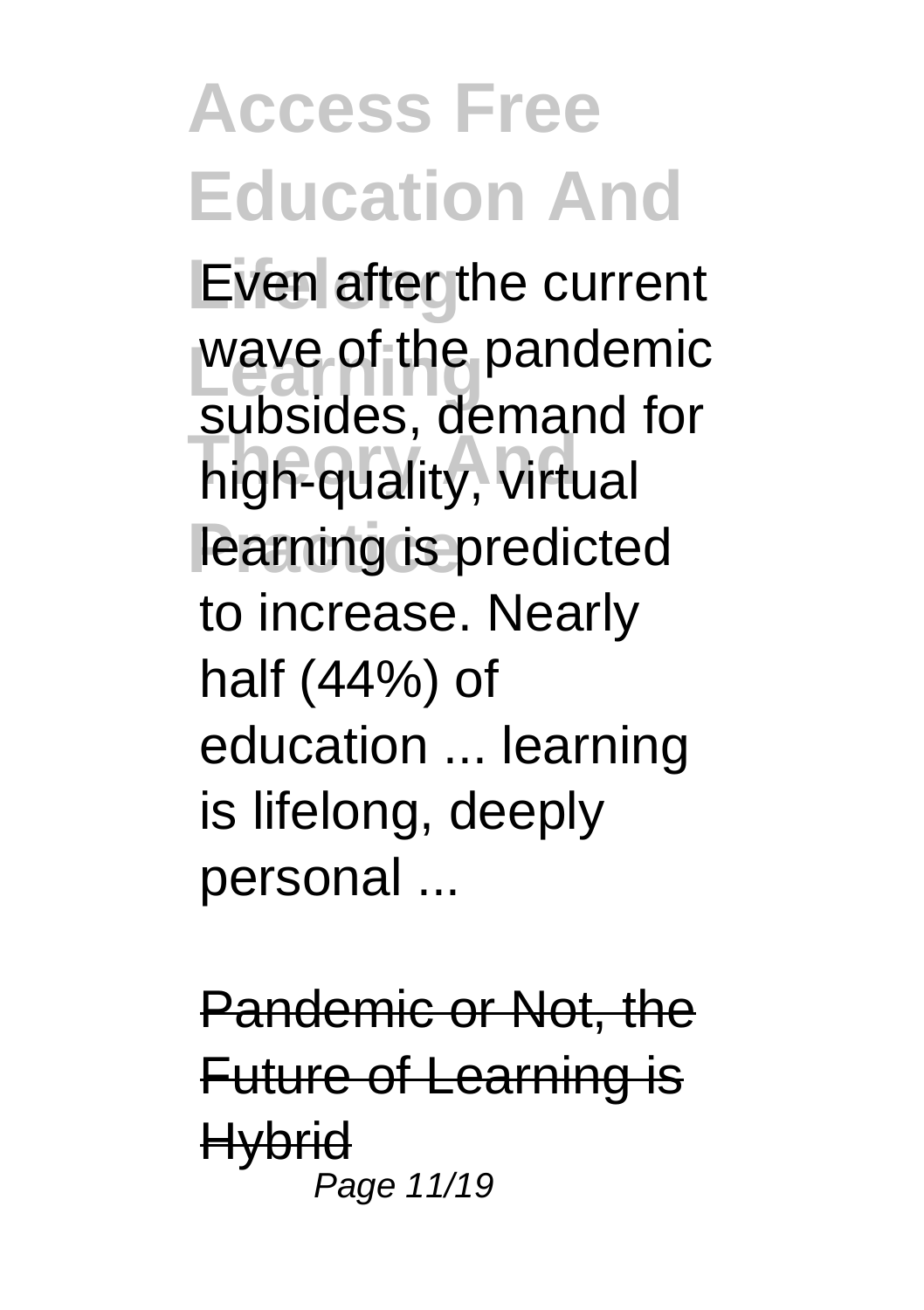Emphasising the need for lifelong learning, **Theory And** defined pathway to success. It is not so he said there is no premuch about how many students in a cohort enrol in universities and polytechnics or the ...

Universities must gear up to retrain half a million adult Page 12/19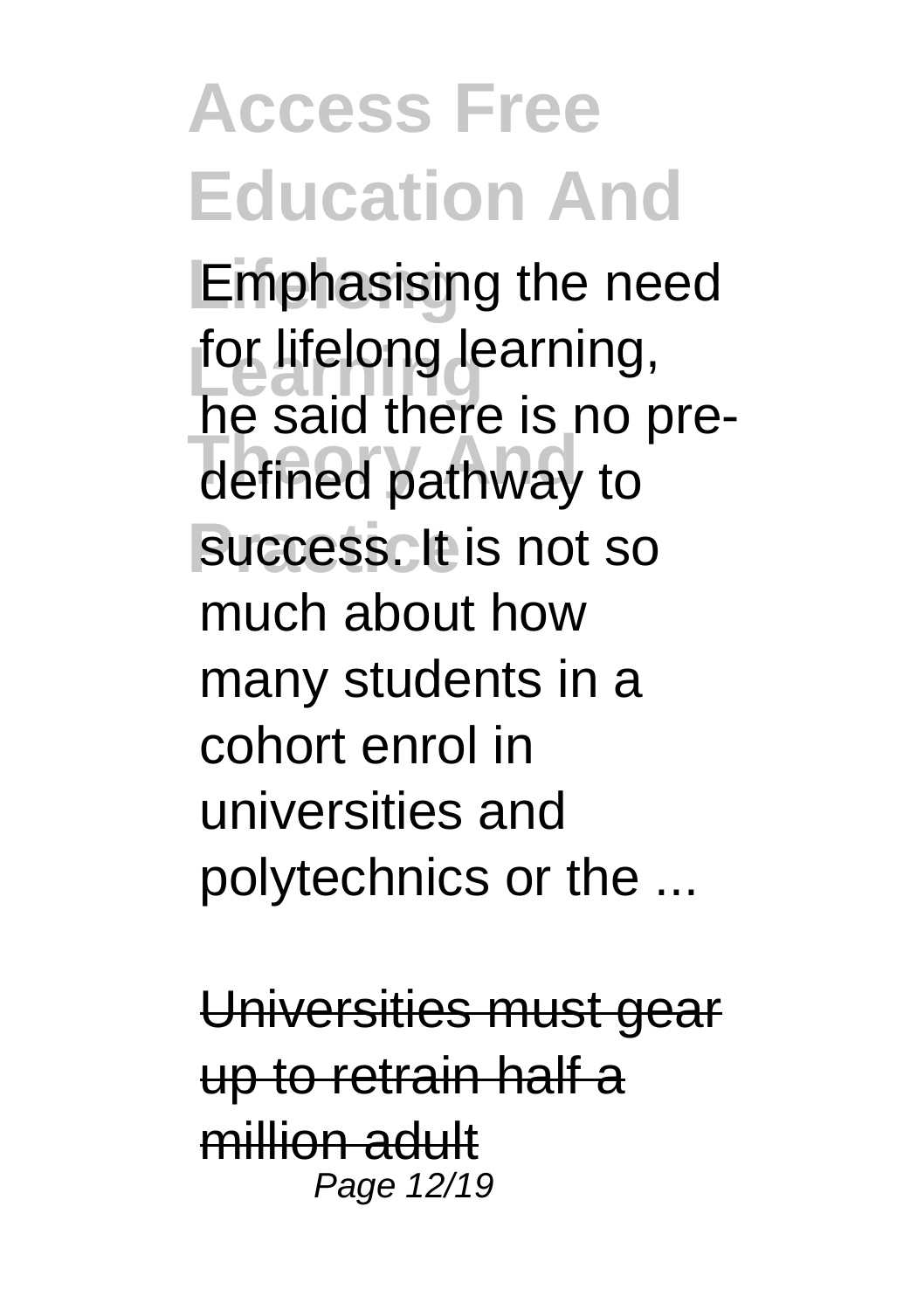**Access Free Education And Singaporean learners** yearly: Chan Chun **While blue-state** colleges aren't **Sing** immune to outside interference, recent high-profile controversies over such issues as mask mandates, critical race theory, and tenure ... adult, and lifelong education ... Page 13/19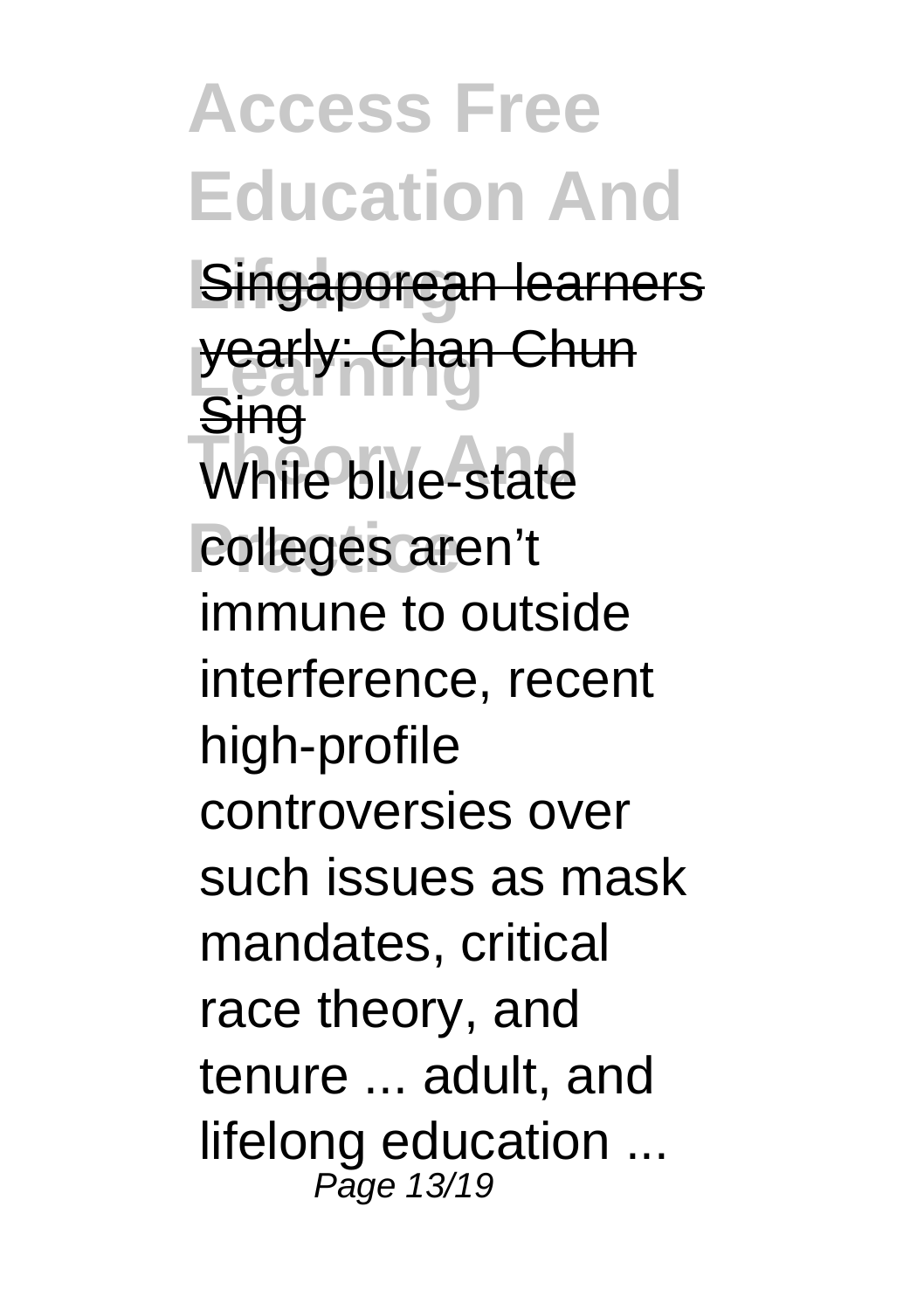**Access Free Education And Lifelong The Red-State Theory Andrew Andrew Andrew Andrew Andrew Andrew Andrew Andrew Andrew Andrew Andrew Andrew Andrew Andrew Andrew Andrew Andrew Andrew Andrew Andrew Andrew Andrew Andrew Andrew Andrew Andrew Andrew Andrew Andrew Andrew Andr State Community Disadvantage** College Dean of Enrollment Teresa Rhea is in the race for the Republican nomination for the District 10 Senate seat.

Retired educator Page 14/19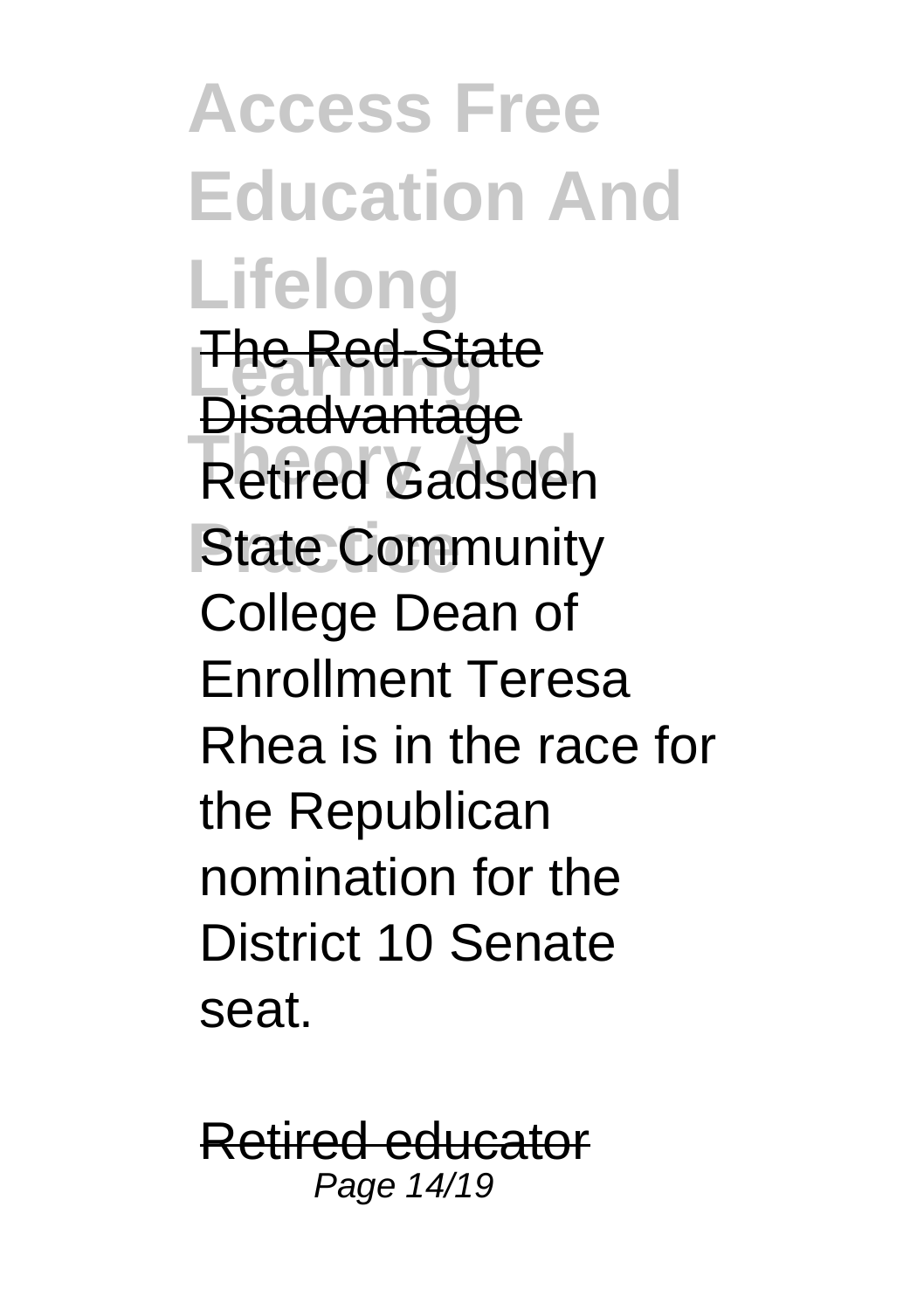**Access Free Education And** seeks Republican **nomination for state The likes of HKU, Practice Property Senate** have used to hone online and mixedmode learning models, helping prepare them for greater use of elearning in thefuture

...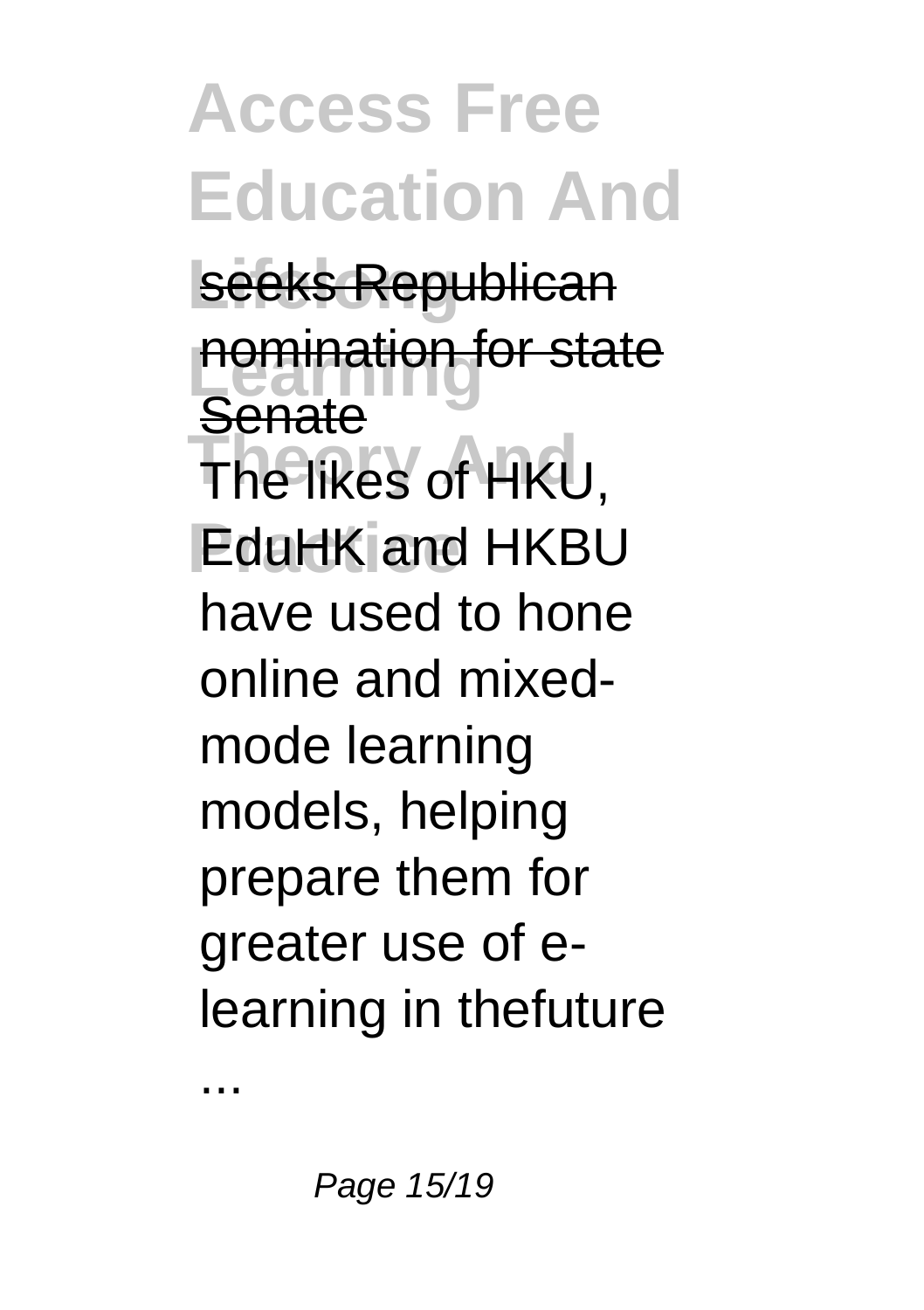**Lifelong** Hong Kong universities taking the and upskill as<sup>1</sup> **Covid-19 drives online** chance to innovate and mixed-mode learning In many ways, 2021 was the year of remote learning ... training leaders and lifelong adult learners can therefore all expect to see Page 16/19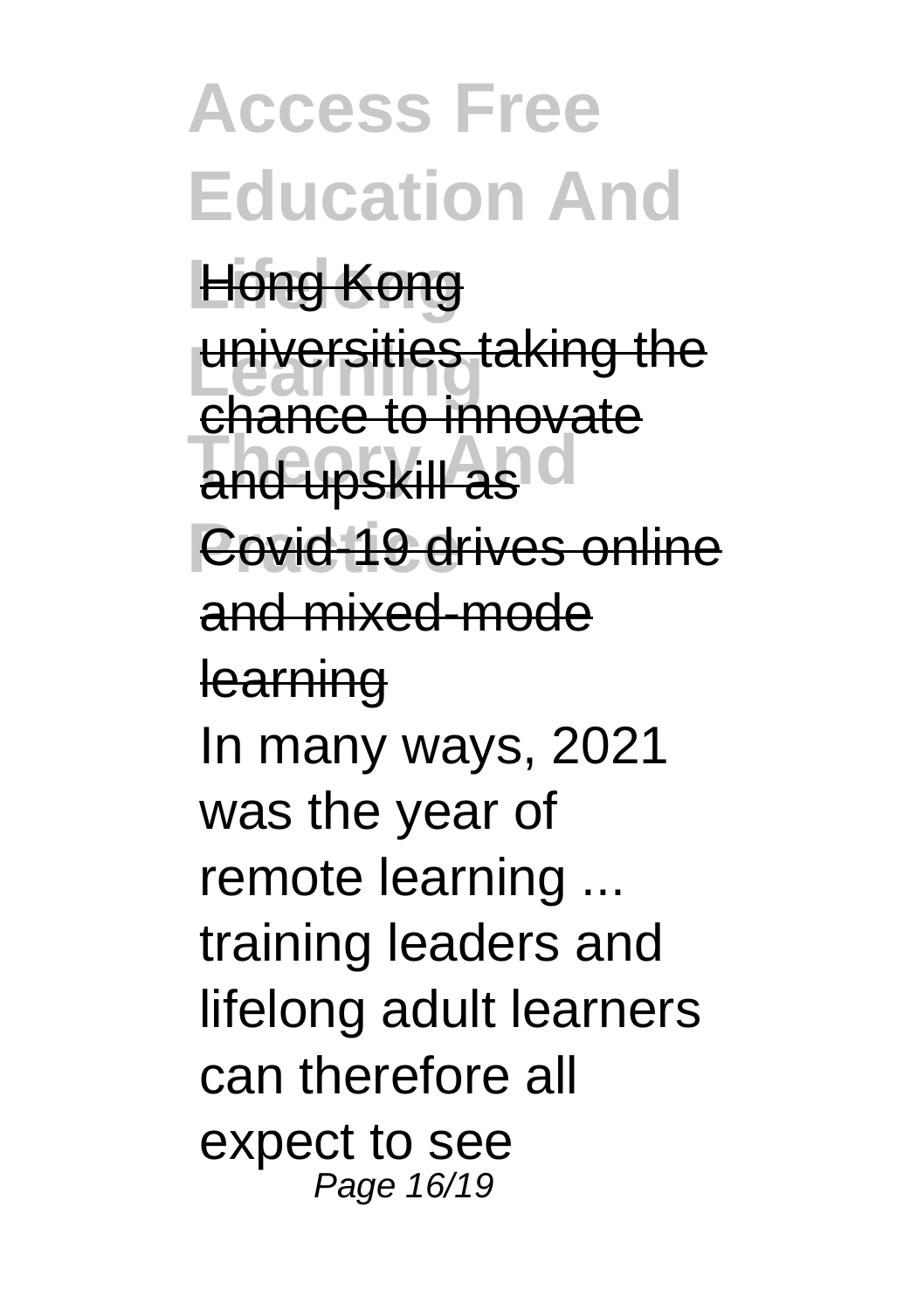innovative new solutions released make the ... **Practice** into the market to

EdTech in 2022: what's in store this year? THE Human Employment and Resource Training /National Service Training Agency Trust (HEART/NSTA Trust), Page 17/19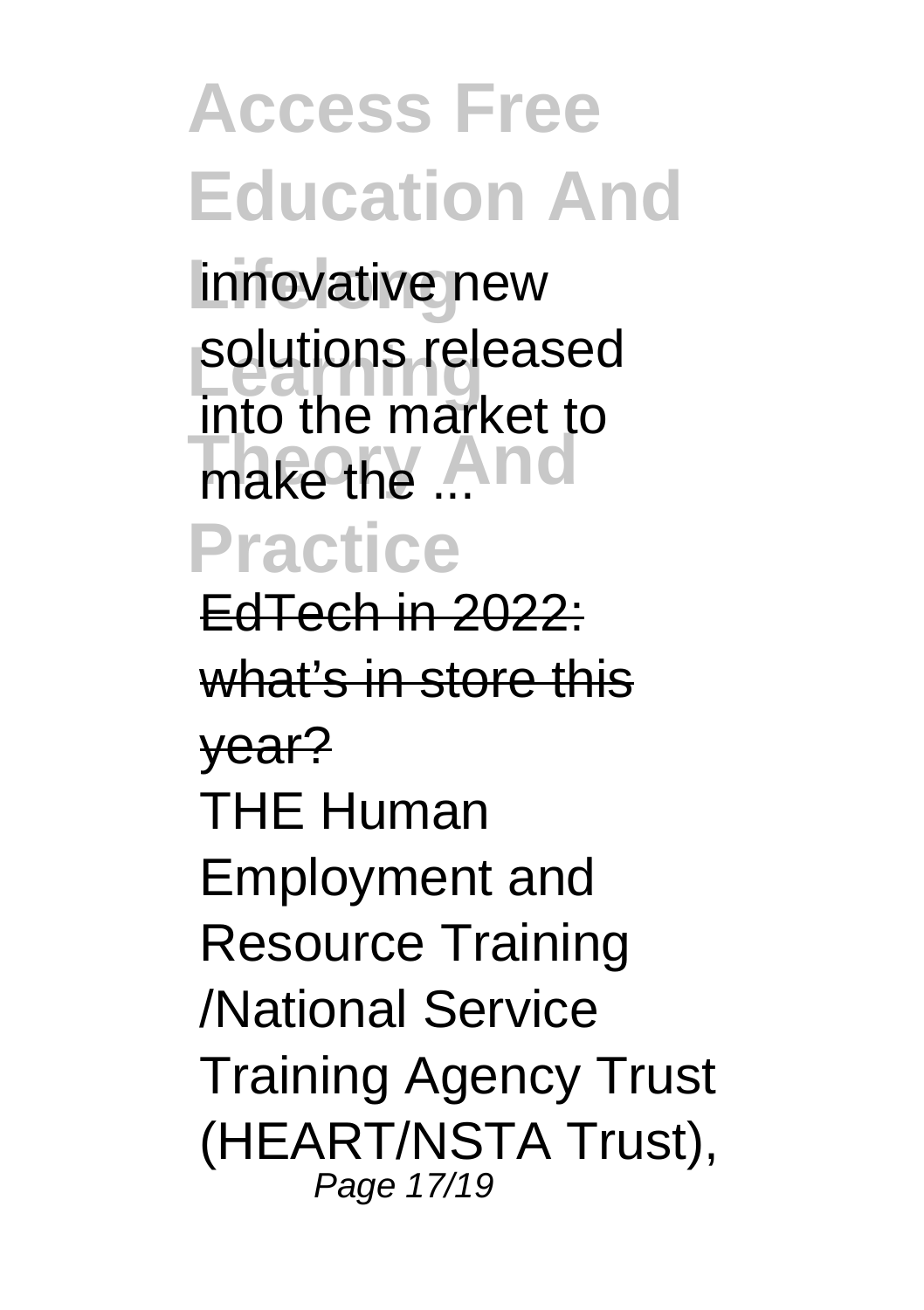which in recent times declined to renew the **Theory Andrew Strips** director for ... employment contract

HEART NSTA recruiting new MD "These new committees will enhance our joint effort to advance education in dentistry, nursing and Page 18/19